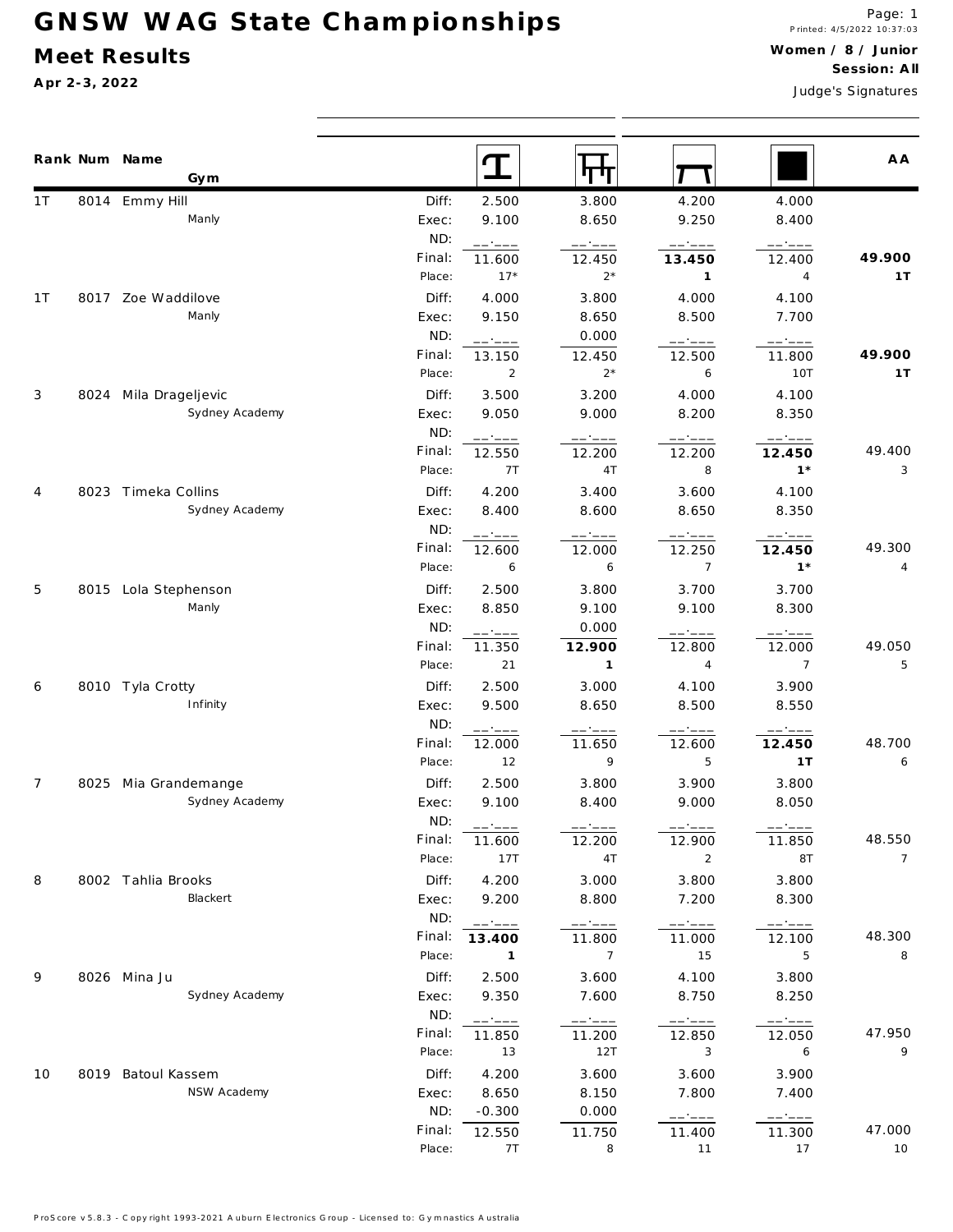# GNSW WAG State Championships

### **M eet Results**

**A pr 2-3, 2022**

|    | Rank Num Name<br>Gym    |        | T                                                                                                                                                                                                                                                                                                                                                                                                                                                                                            |        |          |                       | A A    |
|----|-------------------------|--------|----------------------------------------------------------------------------------------------------------------------------------------------------------------------------------------------------------------------------------------------------------------------------------------------------------------------------------------------------------------------------------------------------------------------------------------------------------------------------------------------|--------|----------|-----------------------|--------|
| 11 | 8004 Gabby Waerea       | Diff:  | 3.500                                                                                                                                                                                                                                                                                                                                                                                                                                                                                        | 2.900  | 2.500    | 3.400                 |        |
|    | Blackert                | Exec:  | 9.250                                                                                                                                                                                                                                                                                                                                                                                                                                                                                        | 8.300  | 8.000    | 8.400                 |        |
|    |                         | ND:    | ------                                                                                                                                                                                                                                                                                                                                                                                                                                                                                       | 0.000  | ------   | ------                |        |
|    |                         | Final: | 12.750                                                                                                                                                                                                                                                                                                                                                                                                                                                                                       | 11.200 | 10.500   | 11.800                | 46.250 |
|    |                         | Place: | 4                                                                                                                                                                                                                                                                                                                                                                                                                                                                                            | 12T    | 17       | 10T                   | 11     |
| 12 | 8012 Eva Greenwell      | Diff:  | 2.500                                                                                                                                                                                                                                                                                                                                                                                                                                                                                        | 2.900  | 3.700    | 3.900                 |        |
|    | Infinity                | Exec:  | 9.100                                                                                                                                                                                                                                                                                                                                                                                                                                                                                        | 8.200  | 7.950    | 7.900                 |        |
|    |                         | ND:    | $\begin{tabular}{ll} \multicolumn{2}{c} {\textbf{1}} & \multicolumn{2}{c} {\textbf{2}} & \multicolumn{2}{c} {\textbf{3}} & \multicolumn{2}{c} {\textbf{4}} & \multicolumn{2}{c} {\textbf{5}} & \multicolumn{2}{c} {\textbf{6}} & \multicolumn{2}{c} {\textbf{7}} & \multicolumn{2}{c} {\textbf{8}} & \multicolumn{2}{c} {\textbf{9}} & \multicolumn{2}{c} {\textbf{1}} & \multicolumn{2}{c} {\textbf{1}} & \multicolumn{2}{c} {\textbf{1}} & \multicolumn{2}{c} {\textbf{1}} & \multicolumn$ | ------ | ------   | ------                |        |
|    |                         | Final: | 11.600                                                                                                                                                                                                                                                                                                                                                                                                                                                                                       | 11.100 | 11.650   | 11.800                | 46.150 |
|    |                         | Place: | $17*$                                                                                                                                                                                                                                                                                                                                                                                                                                                                                        | 14     | 10       | 10T                   | 12     |
| 13 | 8009 Kayla Parks        | Diff:  | 2.500                                                                                                                                                                                                                                                                                                                                                                                                                                                                                        | 2.900  | 3.600    | 3.800                 |        |
|    | Gosford                 | Exec:  | 9.250                                                                                                                                                                                                                                                                                                                                                                                                                                                                                        | 7.600  | 8.400    | 7.700                 |        |
|    |                         | ND:    | $----$                                                                                                                                                                                                                                                                                                                                                                                                                                                                                       | 0.000  | ------   | ------                |        |
|    |                         | Final: | 11.750                                                                                                                                                                                                                                                                                                                                                                                                                                                                                       | 10.500 | 12.000   | 11.500                | 45.750 |
|    |                         | Place: | 16                                                                                                                                                                                                                                                                                                                                                                                                                                                                                           | 17     | 9        | 15                    | 13     |
| 14 | 8003 Kara Tobey         | Diff:  | 4.200                                                                                                                                                                                                                                                                                                                                                                                                                                                                                        | 2.700  | 2.300    | 3.500                 |        |
|    | Blackert                | Exec:  | 8.900                                                                                                                                                                                                                                                                                                                                                                                                                                                                                        | 8.750  | 6.950    | 7.350                 |        |
|    |                         | ND:    | ------                                                                                                                                                                                                                                                                                                                                                                                                                                                                                       | 0.000  | $-- - -$ | ------                |        |
|    |                         | Final: | 13.100                                                                                                                                                                                                                                                                                                                                                                                                                                                                                       | 11.450 | 9.250    | 10.850                | 44.650 |
|    |                         | Place: | 3                                                                                                                                                                                                                                                                                                                                                                                                                                                                                            | 10     | 25       | 22                    | 14     |
| 15 | 8007 Tahlia Griffiths   | Diff:  | 4.000                                                                                                                                                                                                                                                                                                                                                                                                                                                                                        | 3.600  | 3.300    | 3.900                 |        |
|    | Carmel & Co             | Exec:  | 8.700                                                                                                                                                                                                                                                                                                                                                                                                                                                                                        | 7.200  | 6.350    | 7.150                 |        |
|    |                         | ND:    | - - - - -                                                                                                                                                                                                                                                                                                                                                                                                                                                                                    |        | — •———   |                       |        |
|    |                         | Final: | 12.700                                                                                                                                                                                                                                                                                                                                                                                                                                                                                       | 10.800 | 9.650    | 11.050                | 44.200 |
|    |                         | Place: | 5                                                                                                                                                                                                                                                                                                                                                                                                                                                                                            | 15     | 23       | 19                    | 15     |
| 16 | 8008 Lexi Talbot        | Diff:  | 2.500                                                                                                                                                                                                                                                                                                                                                                                                                                                                                        | 2.900  | 3.700    | 3.700                 |        |
|    | Carmel & Co             | Exec:  | 9.050                                                                                                                                                                                                                                                                                                                                                                                                                                                                                        | 8.400  | 5.850    | 8.050                 |        |
|    |                         | ND:    | ------                                                                                                                                                                                                                                                                                                                                                                                                                                                                                       |        |          | ------                |        |
|    |                         | Final: | 11.550                                                                                                                                                                                                                                                                                                                                                                                                                                                                                       | 11.300 | 9.550    | 11.750                | 44.150 |
|    |                         | Place: | 20                                                                                                                                                                                                                                                                                                                                                                                                                                                                                           | 11     | $2\,4$   | 13                    | 16     |
| 17 | 8005 Zoe Galea          | Diff:  | 3.500                                                                                                                                                                                                                                                                                                                                                                                                                                                                                        | 2.700  | 3.400    | 4.000                 |        |
|    | Bunnerong               | Exec:  | 8.900                                                                                                                                                                                                                                                                                                                                                                                                                                                                                        | 7.450  | 7.750    | 6.300                 |        |
|    |                         | ND:    | $- - - - - -$                                                                                                                                                                                                                                                                                                                                                                                                                                                                                | 0.000  | -- ----  |                       |        |
|    |                         | Final: | 12.400                                                                                                                                                                                                                                                                                                                                                                                                                                                                                       | 10.150 | 11.150   | 10.300                | 44.000 |
|    |                         | Place: | $10*$                                                                                                                                                                                                                                                                                                                                                                                                                                                                                        | 20     | 14       | 24                    | 17     |
| 18 | 8016 Elizabeth Tong     | Diff:  | 2.500                                                                                                                                                                                                                                                                                                                                                                                                                                                                                        | 3.200  | 4.000    | 3.800                 |        |
|    | Manly                   | Exec:  | 8.750                                                                                                                                                                                                                                                                                                                                                                                                                                                                                        | 7.100  | 7.250    | 7.150                 |        |
|    |                         | ND:    | ------                                                                                                                                                                                                                                                                                                                                                                                                                                                                                       | 0.000  | ------   | -----                 |        |
|    |                         | Final: | 11.250                                                                                                                                                                                                                                                                                                                                                                                                                                                                                       | 10.300 | 11.250   | 10.950                | 43.750 |
|    |                         | Place: | 22                                                                                                                                                                                                                                                                                                                                                                                                                                                                                           | 19     | 12       | 20T                   | 18     |
| 19 | 8027 Chelsea Nguyen     | Diff:  | 2.500                                                                                                                                                                                                                                                                                                                                                                                                                                                                                        | 3.600  | 3.500    | 4.400                 |        |
|    | Sydney Gym              | Exec:  | 9.300                                                                                                                                                                                                                                                                                                                                                                                                                                                                                        | 6.950  | 6.350    | 6.550                 |        |
|    |                         | ND:    | ------                                                                                                                                                                                                                                                                                                                                                                                                                                                                                       | —————  | ------   | $\qquad \qquad -- --$ |        |
|    |                         | Final: | 11.800                                                                                                                                                                                                                                                                                                                                                                                                                                                                                       | 10.550 | 9.850    | 10.950                | 43.150 |
|    |                         | Place: | 14T                                                                                                                                                                                                                                                                                                                                                                                                                                                                                          | 16     | 20T      | 20T                   | 19     |
| 20 | 8020 Ruby Zaia Trindade | Diff:  | 3.500                                                                                                                                                                                                                                                                                                                                                                                                                                                                                        | 2.900  | 3.100    | 3.700                 |        |
|    | NSW Academy             | Exec:  | 8.900                                                                                                                                                                                                                                                                                                                                                                                                                                                                                        | 6.450  | 6.750    | 7.400                 |        |
|    |                         | ND:    | ------                                                                                                                                                                                                                                                                                                                                                                                                                                                                                       | 0.000  | ------   | ------                |        |
|    |                         | Final: | 12.400                                                                                                                                                                                                                                                                                                                                                                                                                                                                                       | 9.350  | 9.850    | 11.100                | 42.700 |
|    |                         | Place: | $10*$                                                                                                                                                                                                                                                                                                                                                                                                                                                                                        | 23     | 20T      | 18                    | 20     |